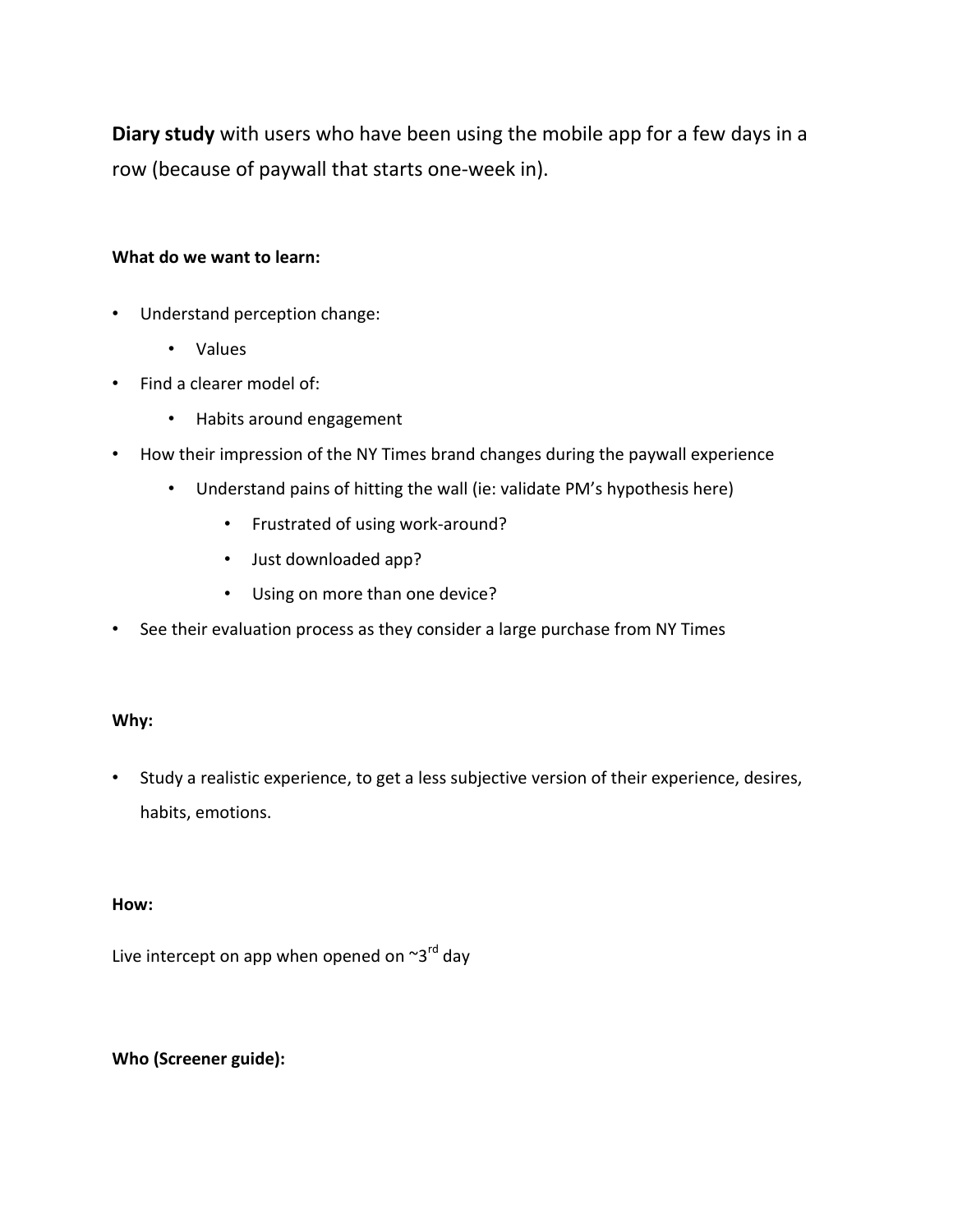Recruit 12 people (hopefully ~10 will complete the study), different age groups if possible, different geographic locations, who use go to news sites/apps ~2x day.

- Find Reliable people
	- o (try to infer from job title, ask how long employed at current company (no unemployed, no menial jobs))
- Articulate & interactive
	- o (free-form question, something like why came to NYT today, Do you prefer digital over print newspapers? Why)
- How many times per day they read online newspapers
	- $\circ$  (looking for those who read 2x/day)
- Are you willing to write a diary entry about your experience with the site/app for 15min each day right after you finish using the application for 4 days?
	- o (looking for yes)

# **Diary study prompt:**

We would like to see how you use the NYT web or mobile app. For the next 5 days, whenever you use the NYT website or app, make a diary entry about your experience. It does not matter how long you spend on the app or what you watch.

For each session, please answer the following questions:

- How long did you use the /site?

- What did you do on the site? (es: read an article, post a comment, email an article to a friend, etc.)